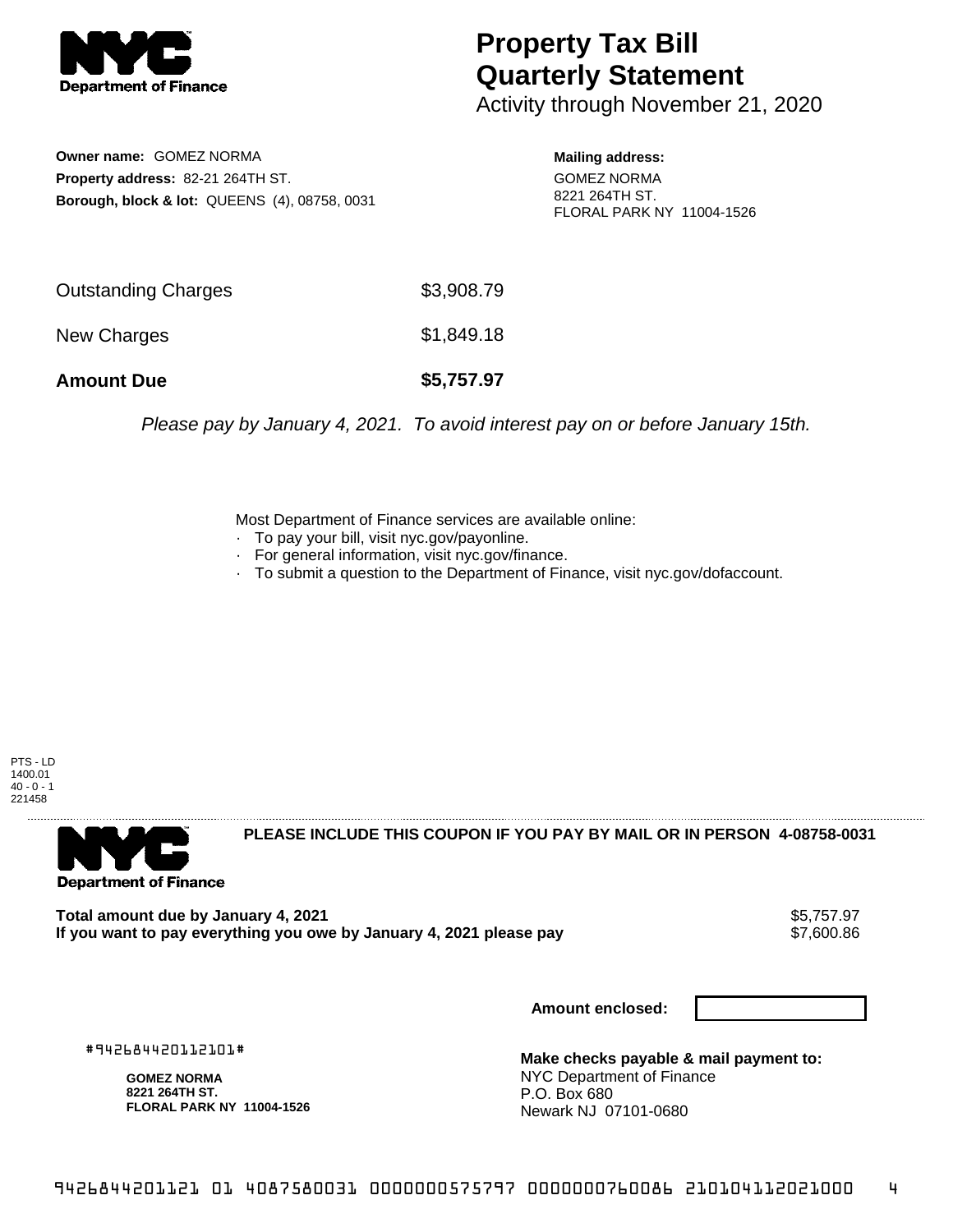

| <b>Billing Summary</b>                                                     | <b>Activity Date Due Date</b>           | <b>Amount</b> |
|----------------------------------------------------------------------------|-----------------------------------------|---------------|
| Outstanding charges including interest and payments                        |                                         | \$3,908.79    |
| Finance-Property Tax                                                       | 01/01/2021                              | \$1,870.74    |
| <b>Adopted Tax Rate</b>                                                    |                                         | $$-21.56$     |
| <b>Total amount due</b>                                                    |                                         | \$5,757.97    |
| <b>Tax Year Charges Remaining</b>                                          | <b>Activity Date</b><br><b>Due Date</b> | Amount        |
| <b>Finance-Property Tax</b>                                                | 04/01/2021                              | \$1,870.74    |
| <b>Adopted Tax Rate</b>                                                    |                                         | $$-21.56$     |
| Total tax year charges remaining                                           |                                         | \$1,849.18    |
| If you want to pay everything you owe by January 4, 2021 please pay        |                                         | \$7,600.86    |
| If you pay everything you owe by January 4, 2021, you would save:          |                                         | \$6.29        |
| How We Calculated Your Property Tax For July 1, 2020 Through June 30, 2021 |                                         |               |
|                                                                            | Overall                                 |               |
| Tax class 1 - Small Home, Less Than 4 Families                             | <b>Tax Rate</b>                         |               |
| Original tax rate billed                                                   | 21.1670%                                |               |
| New Tax rate                                                               | 21.0450%                                |               |
| <b>Estimated Market Value \$662,000</b>                                    |                                         |               |
|                                                                            |                                         | <b>Taxes</b>  |
| <b>Billable Assessed Value</b>                                             | \$35,352                                |               |
| <b>Taxable Value</b>                                                       | \$35,352 x 21.0450%                     |               |
| <b>Tax Before Abatements and STAR</b>                                      | \$7,439.84                              | \$7,439.84    |
| Annual property tax                                                        |                                         | \$7,439.84    |
| Original property tax billed in June 2020                                  |                                         | \$7,482.96    |
| <b>Change In Property Tax Bill Based On New Tax Rate</b>                   |                                         | $$-43.12$     |

Please call 311 to speak to a representative to make a property tax payment by telephone.

For information about the interest rate charged on late payments, visit nyc.gov/taxbill.

## **Home banking payment instructions:**

- 1. **Log** into your bank or online bill pay website.
- 2. **Add** the new payee: NYC DOF Property Tax. Enter your account number, which is your boro, block and lot, as it appears here: 4-08758-0031 . You may also need to enter the address for the Department of Finance. The address is P.O. Box 680, Newark NJ 07101-0680.
- 3. **Schedule** your online payment using your checking or savings account.

## **Did Your Mailing Address Change?**

If so, please visit us at **nyc.gov/changemailingaddress** or call **311.**

When you provide a check as payment, you authorize us either to use information from your check to make a one-time electronic fund transfer from your account or to process the payment as a check transaction.